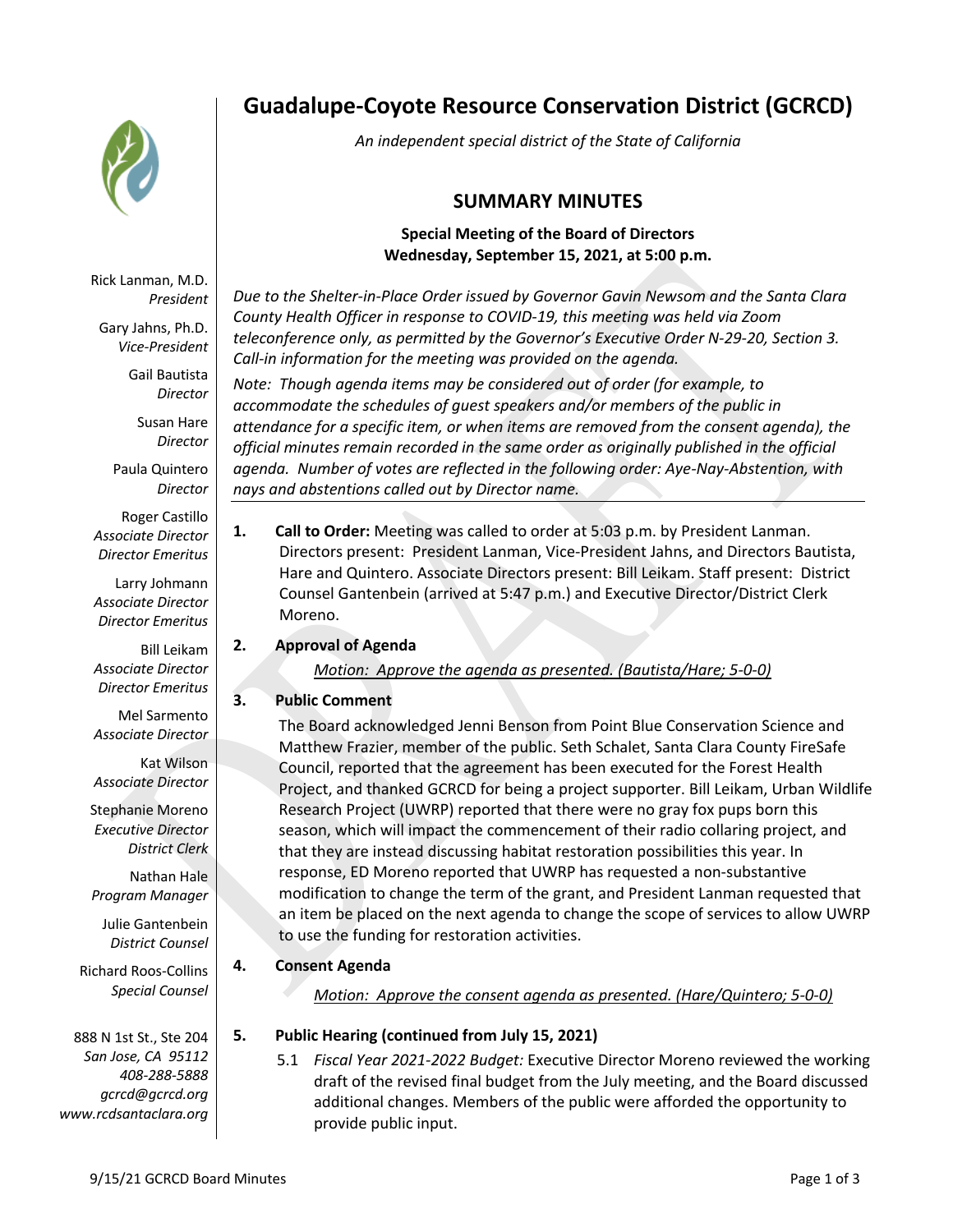*Motion: Adopt the final FY21-22 Budget as amended, approve the addition of new positions, and authorize the Executive Director to make account transfers necessary to close out the FY20-21 Budget. (Quintero/Jahns; 5-0-0)*

## **6. Administration**

6.1 *COVID-19 Response:* ED Moreno reviewed information regarding AB 361 (Rivas), which will allow public agencies to continue holding Brown Act meetings online but has not yet been signed by the Governor. She recommended the Board adopt a resolution making required findings in anticipation that AB 361 will be signed and become effective prior to the next meeting. If AB 361 is vetoed, the Board will have to reconvene in-person Board meetings, starting with the October Board meeting.

*Motion: Adopt a resolution finding that resuming in-person meetings would provide an imminent risk to attendees and that GCRCD will continue to meet online as authorized by AB 361 should the legislation be signed by the Governor. (Lanman/Quintero; 5-0-0)*

## **7. District Reports**

7.1 *Board Members/Associate Directors/Staff:* The Board heard updates regarding activities/topics relevant to the District.

#### **8. Meeting was adjourned at 6:16 p.m. to the October meeting.**

#### **Consent Agenda**

- 4.1 Approve minutes for the July 15, 2021, Board Meeting.
- 4.2 Adopt resolution authorizing the application and acceptance of USDA-NRCS grant funds for the *San Jose Community Composting Network* project, a collaborative project with the San Jose Conservation Corps + Charter School and Valley Verde.

*Information Only*

- 4.3 Notice from the California Regional Water Quality Control Board, San Francisco Bay Region; *Notice of California Environmental Quality Act Scoping Meeting Basin Plan Amendment to Clarify Planning and Permitting Policies for Habitat Restoration and Multi-Benefit Climate Change Adaptation*; received July 15, 2021.
- 4.4 RCD Regional Carbon Farming Hubs Prospectus; *Scaling Carbon Farming in California through Regional Hubs*; received July 22, 2021.
- 4.5 Correspondence from County of Santa Clara Office of Sustainability; *Climate Roadmap 2030 Update*s*;* dated July 27, 2021.
- 4.6 Correspondence from Valley Water; *Fisheries and Aquatic Habitat Collaborative Effort Draft Environmental Impact Report Public Review Period Extension;* dated July 29, 2021.
- 4.7 Response from United States Environmental Protection Agency to Thousand Oaks Neighborhood Association and Thousand Oaks Parks Conservancy Project; *Re: Environmental Threat/Guadalupe River/San Jose*; dated August 5, 2021.
- 4.8 Correspondence from County of Santa Clara Finance Agency; *FY21 Year End Investment Information*; dated August 6, 2021.
- 4.9 Correspondence from the State Water Resources Control Board; Notice: *U.S. Army Corps of Engineers Nationwide Permits;* dated August 18, 2021.
- 4.10 Correspondence from County of Santa Clara Finance Agency; *Release of June 2021 Excess ERAF Set Aside Fund;* dated August 20 & August 23, 2021.
- 4.11 Correspondence from County of Santa Clara Department of Planning and Development; *Updates on the County's Proposed Overlay Zone for Unincorporated Coyote Valley*; dated August 25, 2021.
- 4.12 Notice from State Water Resources Control Board; *Update on Curtailment Status of Water Rights and Claims in the Delta Watershed and Reminder of Upcoming Deadlines*; dated August 27, 2021.
- 4.13 Correspondence from McBain Associates; *Recommendations for 2021 Reach 6 Gravel Augmentation*; dated August 27, 2021.